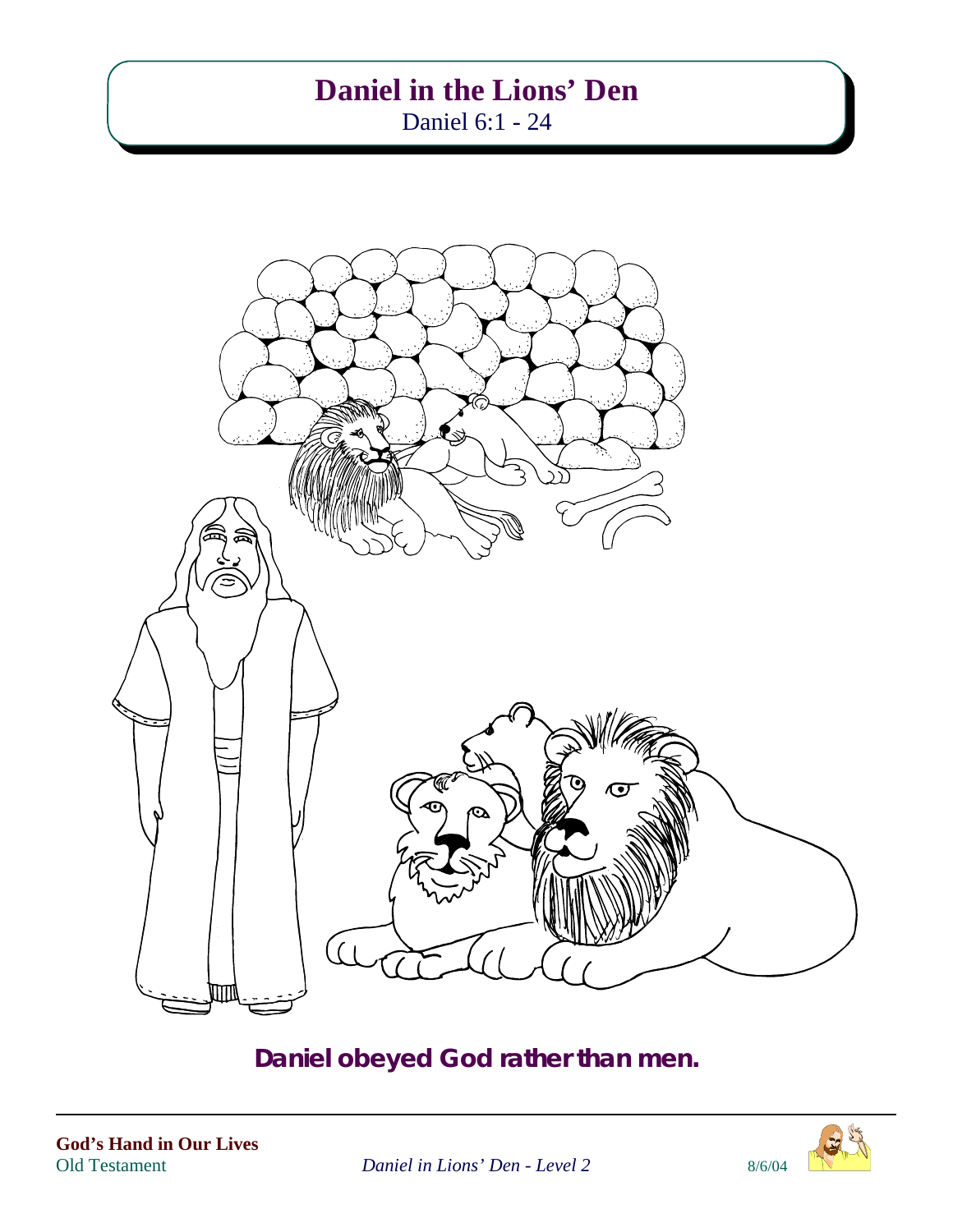# **The Story**

The children of Israel had been taken from their homeland to live in Babylon as captives. God caused King Darius of Babylon to chose 120 men to help him rule the kingdom. One of these men chosen to rule was a believer named Daniel.

Daniel was wise and honest and served the king faithfully. The king liked Daniel and planned to place him above all the other rulers. Some of the other rulers were jealous and angry with Daniel. They tried to find a way to make Daniel look bad in the king's eyes. But they could not find anything that would make the king angry with Daniel.

The other rulers came up with a plan to trick the king into being angry with Daniel. They came to the king and asked him to make a new law. The other rulers knew that Daniel believed in the true God and prayed to Him every day. So they wanted the new law to say that if anyone in the kingdom prayed to or worshiped any god but the king, he would be thrown into the lions' den. The king agreed and made the new law.

When Daniel learned about the new law, it didn't stop him. He went home, opened his upstairs windows toward his old home of Jerusalem, got down on his knees and prayed to the true God. He did this three times each day, just as he had always done. When the other rulers who were jealous of Daniel found

him praying to the true God, they went back to the king and told him that Daniel had broken the new law.

The king was very upset because he liked Daniel. He tried very hard to save Daniel from being thrown to the lions. Unfortunately, the laws of the king could not be changed. The king had Daniel brought to the lions' den and he said to Daniel, "May the God you serve save you." Then Daniel was thrown into the den and a large stone was placed over the opening.

The king went home to his palace, but he could not eat or sleep because he was worried about Daniel. When morning came, the king ran to the lions' den and called out to Daniel, "Daniel, was your God, whom you serve, able to save you from the lions?"

Daniel answered the king, "My God sent his angel to shut the mouths of the lions and they have not hurt me. I have done nothing wrong against you."

The king was very happy to hear that Daniel was alive and not hurt. He brought Daniel out of the lions' den and not a single scratch was found on Daniel because he trusted in God. But the men who had tricked the king were thrown into the lions' den and died.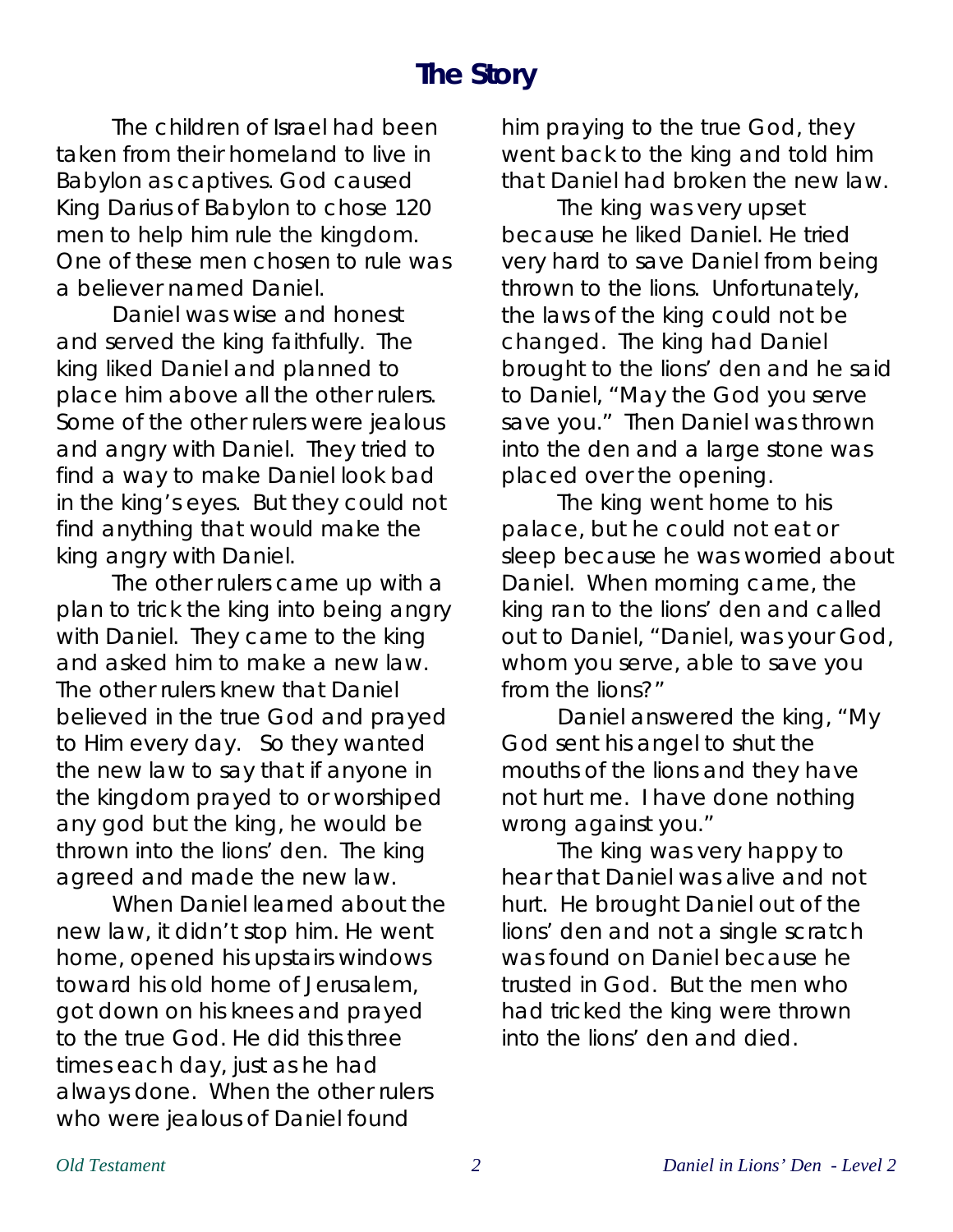## Activity One - Choose the correct word from the word box to fill in each blank.

| lions'      | honest                                                                                                    | law<br>protected                                                       | jealous<br>angry | Daniel<br>den | wise |
|-------------|-----------------------------------------------------------------------------------------------------------|------------------------------------------------------------------------|------------------|---------------|------|
| $1_{\cdot}$ | the king.                                                                                                 | God caused _________________ to be chosen as one of the rulers to help |                  |               |      |
| 2.          | faithfully.                                                                                               |                                                                        |                  |               |      |
| 3.          | because he served the king well and was blessed by God.                                                   |                                                                        |                  |               |      |
| 4.          | The other rulers had the king make a new ____________ in order to get<br>Daniel in trouble with the king. |                                                                        |                  |               |      |
| 5.          |                                                                                                           |                                                                        |                  |               |      |
| 6.          |                                                                                                           | God _________________________ Daniel and he was not hurt.              |                  |               |      |

#### **Activity Two** - Answer these questions as a group.

- 1. Why did Daniel do well as a ruler for the king?
- 2. Why did Daniel keep praying to God even when he knew he would be thrown into the lions' den if he did?
- 3. Why wasn't Daniel hurt in the lions' den?
- 4. Do you believe in the same God that Daniel did?
- 5. Do you have to be afraid of what other people will do to you if you tell them about Jesus? Why not?